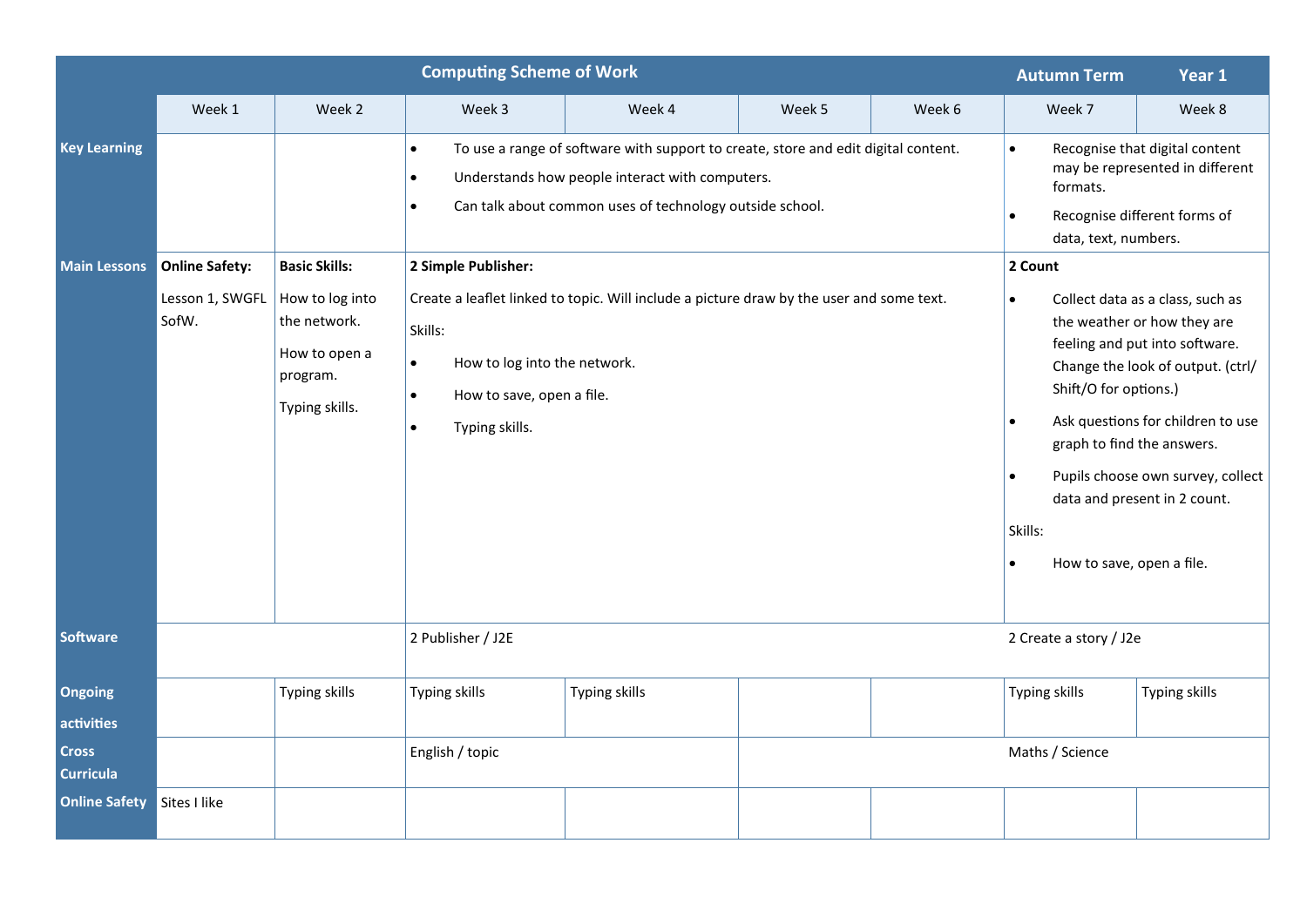| <b>Computing Scheme of Work</b><br><b>Spring Term</b> |                                |                                                                                                                                                                                                                                     |                                                                                                                                                                                                                                                                                                                                                                                                                 |        |        |                                                                                                                                                                                                  |                                                                                                                                        |                                                   |  |
|-------------------------------------------------------|--------------------------------|-------------------------------------------------------------------------------------------------------------------------------------------------------------------------------------------------------------------------------------|-----------------------------------------------------------------------------------------------------------------------------------------------------------------------------------------------------------------------------------------------------------------------------------------------------------------------------------------------------------------------------------------------------------------|--------|--------|--------------------------------------------------------------------------------------------------------------------------------------------------------------------------------------------------|----------------------------------------------------------------------------------------------------------------------------------------|---------------------------------------------------|--|
|                                                       | Week 1                         | Week 2                                                                                                                                                                                                                              | Week 3                                                                                                                                                                                                                                                                                                                                                                                                          | Week 4 | Week 5 | Week 6                                                                                                                                                                                           | Week 7                                                                                                                                 | Week 8                                            |  |
| <b>Key Learning</b>                                   |                                | Can talk about different<br>technologies,<br>programmable cars,<br>washing machines etc.<br>Can talk about inputs and<br>outputs.                                                                                                   | Pupils start to understand that users can create their own<br>programs.<br>Can create a simple program to move the BeeBot on a set<br>course.<br>Include the correct terminology, algorithm, Debugging.                                                                                                                                                                                                         |        |        | To use a range of software with<br>$\bullet$<br>support to create, store and edit<br>digital content.<br>Recognise that digital content may<br>$\bullet$<br>be represented in different formats. |                                                                                                                                        |                                                   |  |
| <b>Main Lessons</b>                                   | <b>Online Safety:</b><br>SofW. | <b>Beebots:</b><br>Lesson 2, SWGFL Show the class a Beebot<br>and discuss inputs (The<br>keypad), outputs (The<br>motor, wheels).<br>Use mats to demo how to<br>make the car move on a<br>preprogramed course.<br>Pupils have a go. | <b>Beebots:</b><br>Pupils to continue using the BeeBots in small groups on the mats.<br>Encourage them to increase the numbers of commands entered<br>per go and predict where they think the BeeBot will go.<br>Pupils could set challenges for the next user to try and reach a<br>certain point.<br>Ask pupils to talk about the distance a BeeBot might go with two,<br>three pushes of the forward button. |        |        | Art:<br>Create a picture as<br>part of your topic.<br>Demo how to use<br>the various tools-<br>shape, fill, line etc.<br>Demo how to copy,<br>paste. How to<br>create colours.                   | Art:<br>Create a picture using<br>the symmetry tools.<br>How to save work<br>with an appropriate<br>title and in the<br>correct place. | <b>Online Safety:</b><br>Lesson 3, SWGFL<br>SofW. |  |
| <b>Software</b>                                       |                                | BeeBots and the mats                                                                                                                                                                                                                |                                                                                                                                                                                                                                                                                                                                                                                                                 |        |        |                                                                                                                                                                                                  | Art Program such as Revelation Natural Art                                                                                             |                                                   |  |
| <b>Ongoing</b>                                        |                                |                                                                                                                                                                                                                                     |                                                                                                                                                                                                                                                                                                                                                                                                                 |        |        |                                                                                                                                                                                                  |                                                                                                                                        |                                                   |  |
| activities                                            |                                |                                                                                                                                                                                                                                     |                                                                                                                                                                                                                                                                                                                                                                                                                 |        |        |                                                                                                                                                                                                  |                                                                                                                                        |                                                   |  |
| <b>Cross Curricula</b>                                |                                |                                                                                                                                                                                                                                     |                                                                                                                                                                                                                                                                                                                                                                                                                 |        |        |                                                                                                                                                                                                  |                                                                                                                                        |                                                   |  |
| <b>Online Safety</b>                                  | Staying safe<br>online         |                                                                                                                                                                                                                                     |                                                                                                                                                                                                                                                                                                                                                                                                                 |        |        |                                                                                                                                                                                                  |                                                                                                                                        | Follow the digital<br>trail                       |  |